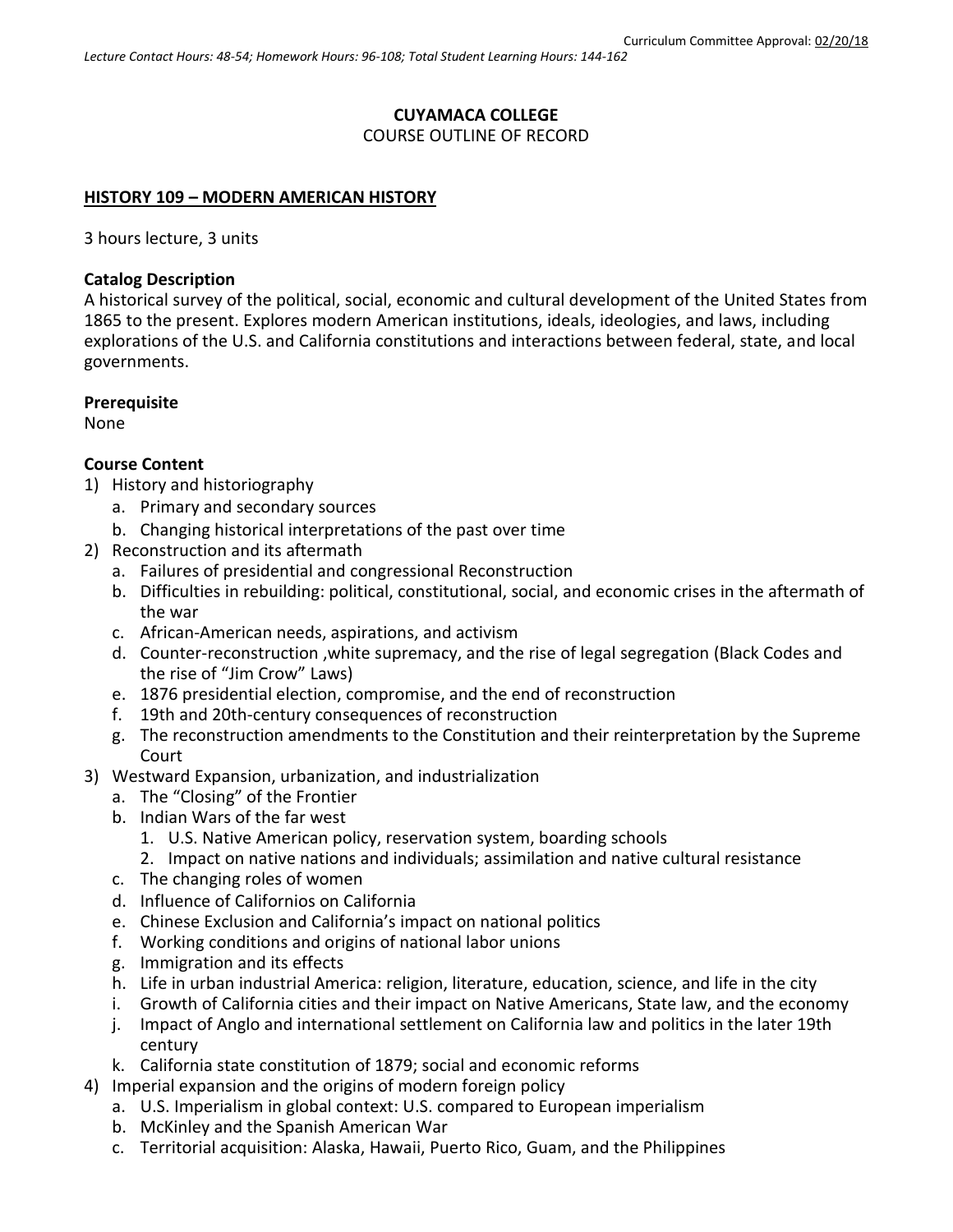- d. U.S. military occupations and economic interventions in Latin America ethical and constitutional debates
- e. Theodore Roosevelt, the Roosevelt Corollary, and "Gunboat Diplomacy"
- f. Taft and "Dollar Diplomacy"
- g. Woodrow Wilson
- 5) The Progressive Era and Reform
	- a. Origins of an active federal government and its interaction with state governments
	- b. Immigration and the "new" immigrants
	- c. Effects of Progressivism upon business and labor
	- d. Progressivism and an active city government
	- e. California progressive activism and government
		- 1. Citizen access, initiative, referendum, Workmen's Compensation
		- 2. Interaction with federal progressive reforms
		- 3. State and local politics San Diego's Panama-California Exposition (1915-17)
	- f. Evolution of Constitutional thought in issues of race, labor, and corporations 1. Plessy v. Ferguson
	- g. Women and Progressivism: Settlement houses and municipal housekeeping
		- 1. California settlement house: Neighborhood House in San Diego
	- h. Citizen activism for social justice (e.g., labor, women's and civil rights), and social control (e.g., prohibition, Americanization programs)
	- i. Progressivism's dark side: racism, eugenics, segregation, and lynching
	- j. 1890s economic depression; Populism
- 6) The United States and World War I
	- a. Wilson and neutrality
	- b. The United States enters the war
	- c. Economics of war: bonds, banks loans at home and abroad
	- d. The war at home and abroad, with a focus on California
	- e. Women's participation at home and abroad
	- f. Mexican and African American participation at home and abroad 1. The Great Migration
	- g. Wilson and the Treaty of Versailles, U.S policy in global context
	- h. International peace movements: Women's International League for Peace and Freedom (WILPF)
	- i. Era of post-war conservatism
- 7) Culture and politics of the 1920s
	- a. Immigration and neo-nativism
	- b. Feminism and the 19th Amendment
	- c. Rise of modern business and modern city
	- d. Literature and religion; the film industry in California
	- e. Prohibition in San Diego vs. national politics, culture, and enforcement
	- f. Social and economic origins of the Great Depression
	- g. Foreign Policy of the 1920s
	- h. Herbert Hoover and the Great Depression
- 8) The Great Depression and the New Deal
	- a. Franklin Roosevelt and the power of the presidency
	- b. "Broker state" economics, growth of the federal government and its relationship with state and local governments
	- c. Realities of Depression society, coping strategies, and public activism
	- d. The West and the Dust Bowl era
		- 1. Mexican repatriation and deportation
		- 2. Labor migration to California
	- e. Impact of the New Deal on the West, especially in relation to California
	- 1. Alvarez v. the Board of Trustees of the Lemon Grove School District (1931) as a federal precedent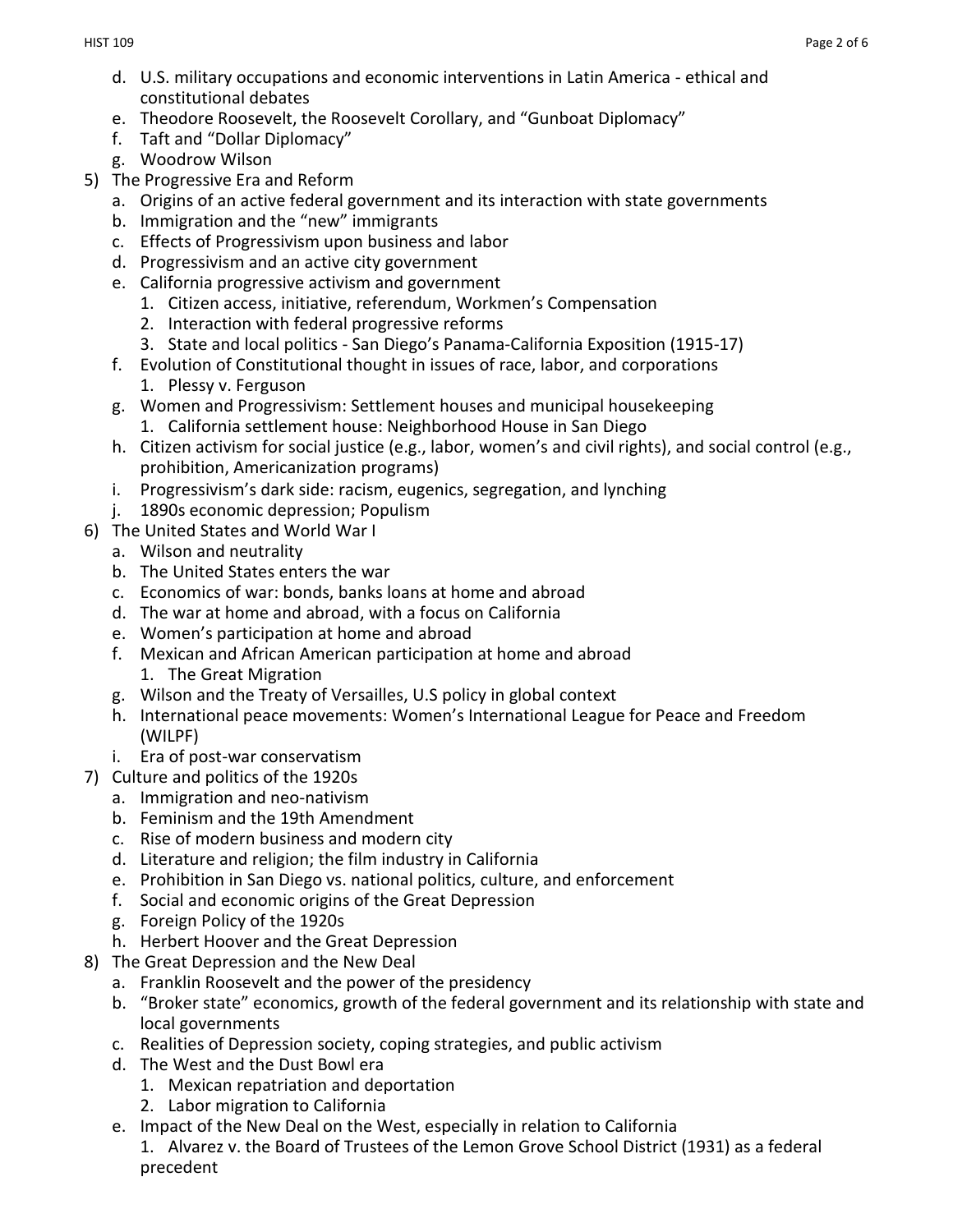- f. Challenges to FDR in California
- g. Roosevelt and foreign relations in the 1930s and outbreak of World War II
- 9) World War II: Emergence of U.S. as a global power
	- a. Foreign policy: end of isolationism
	- b. Role of the U.S. in the Pacific and Europe
	- c. Mobilizing on the home front; wartime industries in California (aircraft, ship building, etc.)
	- d. Internment of Japanese Americans with special focus on the Japanese in California
	- e. Expanding role and size of the federal government
	- f. Women's participation at home and abroad
	- g. Mexican and African American participation at home and abroad
	- h. Long-term effects of the U.S. involvement in the war
	- i. Impact of WWII on California such as population growth, economic development, and racism
		- 1. War Industry
		- 2. Zoot Suit Riots
		- 3. Mendez, et al v. Westminster (1947) as a federal precedent
- 10) Cold War and the 1950s
	- a. Postwar economics and the rise of affluent middle class; suburbanization, especially in California
	- b. Cold War, conformity and McCarthyism
	- c. Containment in action: foreign policy and military actions
	- d. Civil Rights: The Constitution and origins of a movement
	- 1. Brown v. Board of Education
	- e. Kennedy and the Cold War
	- f. Origins of U.S. involvement in Vietnam
	- g. Eisenhower and the military industrial complex
	- h. Modern science, technology, and the space race
	- i. Bracero Program, especially in California
- 11) Civil Rights Movements, Vietnam, and Protest
	- a. Escalation of U.S. involvement, antiwar, and analysis of withdrawal
	- b. Student and LGBT movements
		- 1. Harvey Milk in California
	- c. Women's Rights, women's liberation movements
	- d. The Native American and Mexican American movements
		- 1. United Farm Workers in California
		- 2. American Indian Movement in California
	- e. African American Civil Rights movement
	- f. Civil Rights Movements shift toward militancy
	- g. The Warren Court and constitutional protections
	- h. 1968-70: assassinations, violence
	- i. California's influence on the New Left and evolving conservatism
	- j. Reagan Revolution in California and its impact on the rest of the nation
- 12) The 1970s
	- a. Nixon and Watergate
	- b. Domestic issues in the Nixon administration: Nixon's "new Federalism", new executive departments, economic issues and civil rights
	- c. Oil crisis and its impact on domestic and foreign policy
	- d. Burger Court
	- e. Environmentalism
	- f. Foreign policy under Nixon and Ford
	- g. The Carter years: idealism, foreign policy, and inflation
- 13) The Rise of Conservatism and the 1980s
	- a. Shifts in the Supreme Court and constitutional debates (e.g., Equal Rights Amendment, abortion, and gay rights)
	- b. End of the Cold War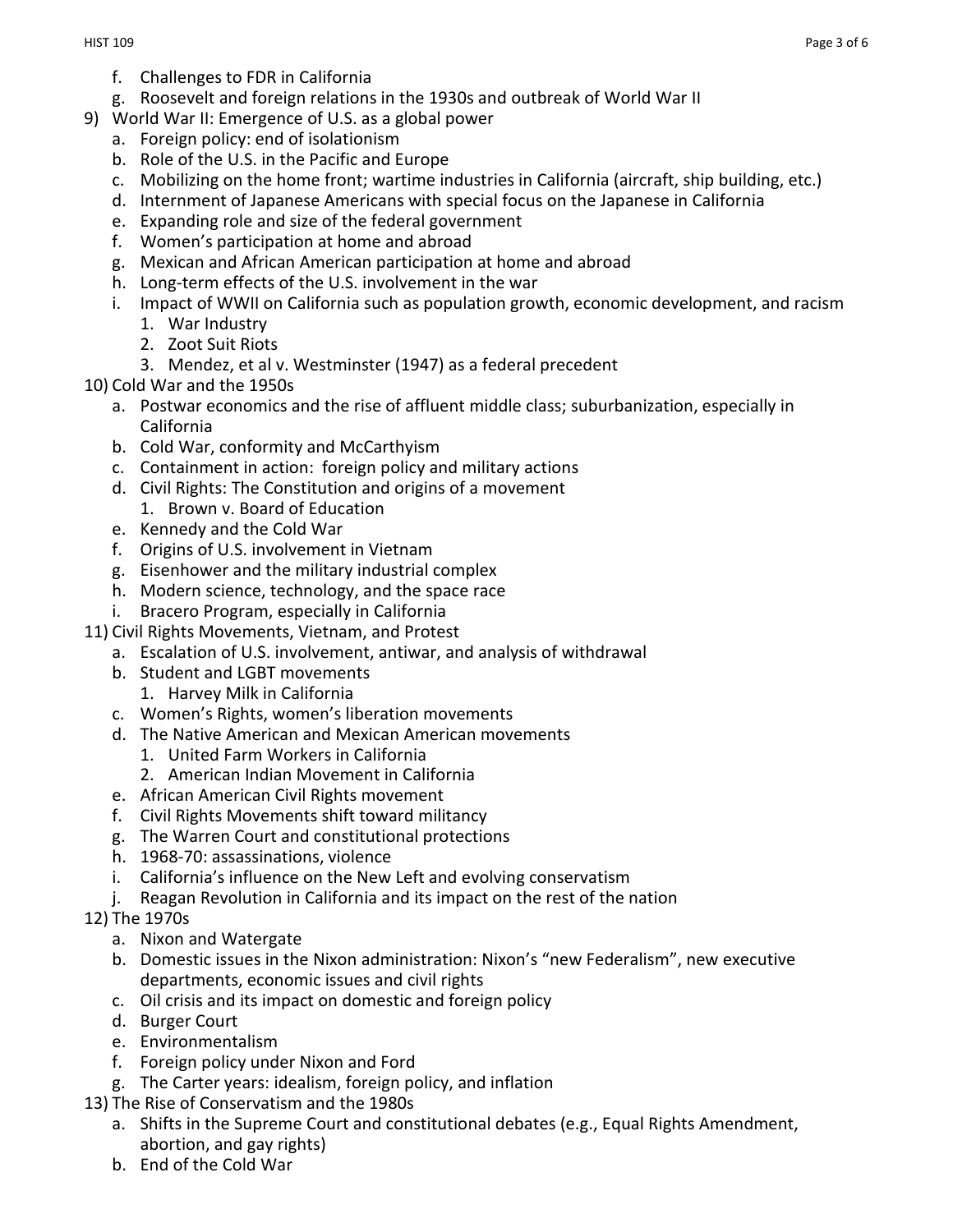- c. Poverty and prosperity: an acquisitive society, economic theory, corporate downsizing, feminization of poverty
- d. "War on Drugs" and the rise of the prison industrial complex
- e. The "New" Right vs. liberal and feminist critiques
- 14) Globalization and the 1990s
	- a. Collapse of the Soviet Union and the U.S. as sole global power
	- b. The Gulf War
	- c. Bush and domestic issues
	- d. Clinton and the economy: NAFTA
	- e. L.A. riots and Proposition 187 in California
	- f. Globalization and trade liberalization
	- g. New patterns of immigration and demographic change
	- h. Feminism: the third wave
- 15) The Bush Years (2001-2009)
	- a. September 11th and the "War on Terror"
	- b. The wars in Afghanistan and Iraq
	- c. U.S. responses: Homeland Security, the Patriot Act, Guantanamo Bay, and religious and ethnic profiling
	- d. The "Culture wars"
- 16) The Obama Years (2009-2017)
	- a. Change?: The Affordable Care Act-"Obamacare", the Great Recession, and economic recovery
	- b. Continuity: war, backlash, racial politics
	- c. Immigration and refugees in a global context
	- d. The California DREAM Act and DACA
	- e. LGBT Civil Rights: marriage, gender-identity, bathrooms
	- f. America and the global society
	- g. Political polarization and obstruction

# **Course Objectives**

Students will be able to:

- 1) Describe and explain the basic principles of historiography relevant to the study of American, California, and local history.
- 2) Identify and recall major institutions, themes, events, and figures in modern American political, social, and economic history and apply them to the present.
- 3) Recognize significant geographical areas and changes in political geography and be able to explain their importance to historical developments, especially when comparing and contrasting California and the nation.
- 4) Evaluate economic and social change, cultural and intellectual movements, and the importance of science and technology in America's development.
- 5) Evaluate significant theories of historical development and draw conclusions based on their analysis of these theories.
- 6) Describe how women and various ethnic, racial, and socio-economic groups, influenced modern American history.
- 7) Analyze the relationships between regions of the U.S. in the context of major events as well as America's growth in a global context.
- 8) Analyze the evolution of Constitutional thought in modern issues, noting the political and legal policies affecting the constitutions of the U.S. and California.
- 9) Examine modern political institutions and processes under the U.S. Constitution and political trends and attitudes, such as legislative debates, power of the presidency, growth of the federal government and citizens' demands for rights.
- 10) Examine modern political institutions and processes under the California Constitution.
- 11) Evaluate the relationships of state and local governments with the federal government in the context of major events.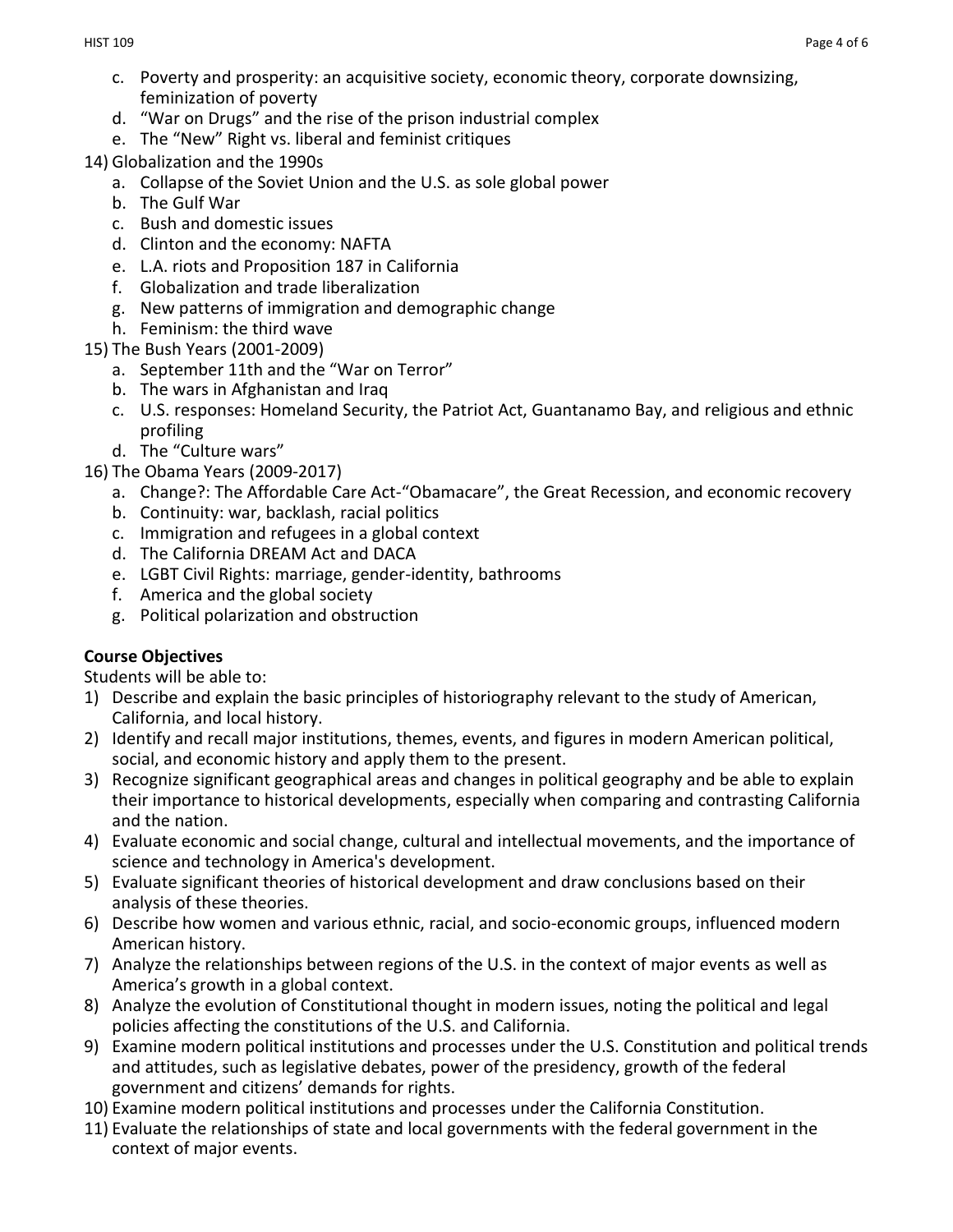- 12) Describe the rights, obligations and activisms of citizens under the U.S. Constitution and the changing nature of U.S. democratic ideals.
- 13) Analyze and interpret both primary and secondary sources as part of achieving objectives 1-12.
- 14) Analyze the relevancy of history in today's world.

## **Method of Evaluation**

A grading system will be established by the instructor and implemented uniformly. Grades will be based on demonstrated proficiency in subject matter determined by multiple measurements for evaluation, one of which must be essay exams, skills demonstration or a portfolio of course work.

- 1) Quizzes and/or exams and written essays that measure students' ability to:
	- a. Identify, recall, and evaluate major institutions, ideals, themes, events, figures, and interpretations in modern American history.
	- b. Identify and apply primary and secondary source evidence to interpretations of history.
	- c. Identify major regional developments and their significance to national history.
	- d. Analyze, describe, and explain the development and implementation of political processes under the California Constitution and state and local government.
- 2) In-class group activities and writing assignments that measure students' ability to identify, recall, and evaluate major institutions, ideals, themes, events, figures, and interpretations in modern American history.
- 3) Research papers and/or written homework that measure students' ability to analyze and demonstrate an understanding of the development of political institutions such as the Supreme Court, presidency, federal Congress, government bureaucracy, and debates concerning them.

## **Special Materials Required of Student**

None

# **Minimum Instructional Facilities**

- 1) Smart classroom with writing boards, overhead projector
- 2) Library with adequate collections in modern American history

# **Method of Instruction**

- 1) Lecture and discussion
- 2) Small and large group discussion
- 3) Multimedia presentations
- 4) Individual and group projects, structured in-class exercises
- 5) Library materials and Internet exploration
- 6) Auxiliary use of study groups, peer tutoring and/or instructional office hours

# **Out-of-Class Assignments**

- 1) Reading assignments, reading response questions, reading journals
- 2) Map exercises
- 3) Field exercises including museum and library research and visits to historic sites

### **Texts and References**

- 1) Required (representative examples):
	- a. Schaller, Michael, et al. *American Horizons: U.S. History in a Global Context, Volume II: Since 1865*. 3rd Edition. Oxford University Press, 2017.
	- b. Foner, Eric. *Give Me Liberty!: An American History, Volume II.* 5th Edition. W.W. Norton, 2016.
	- c. Brinkley, Alan. *The Unfinished Nation: A Concise History of the American People*. 8th edition. McGraw-Hill Education, 2016.
	- d. Berkin, Carol, et. al. *Making America: A History of the United States, Volume II: Since 1865*. 7th Edition. Wadsworth Publishing, 2015.
	- e. Kennedy, David and Lizabeth Cohen. *The American Pageant, Volume II*. 16th Edition. Wadsworth Publishing, 2015.